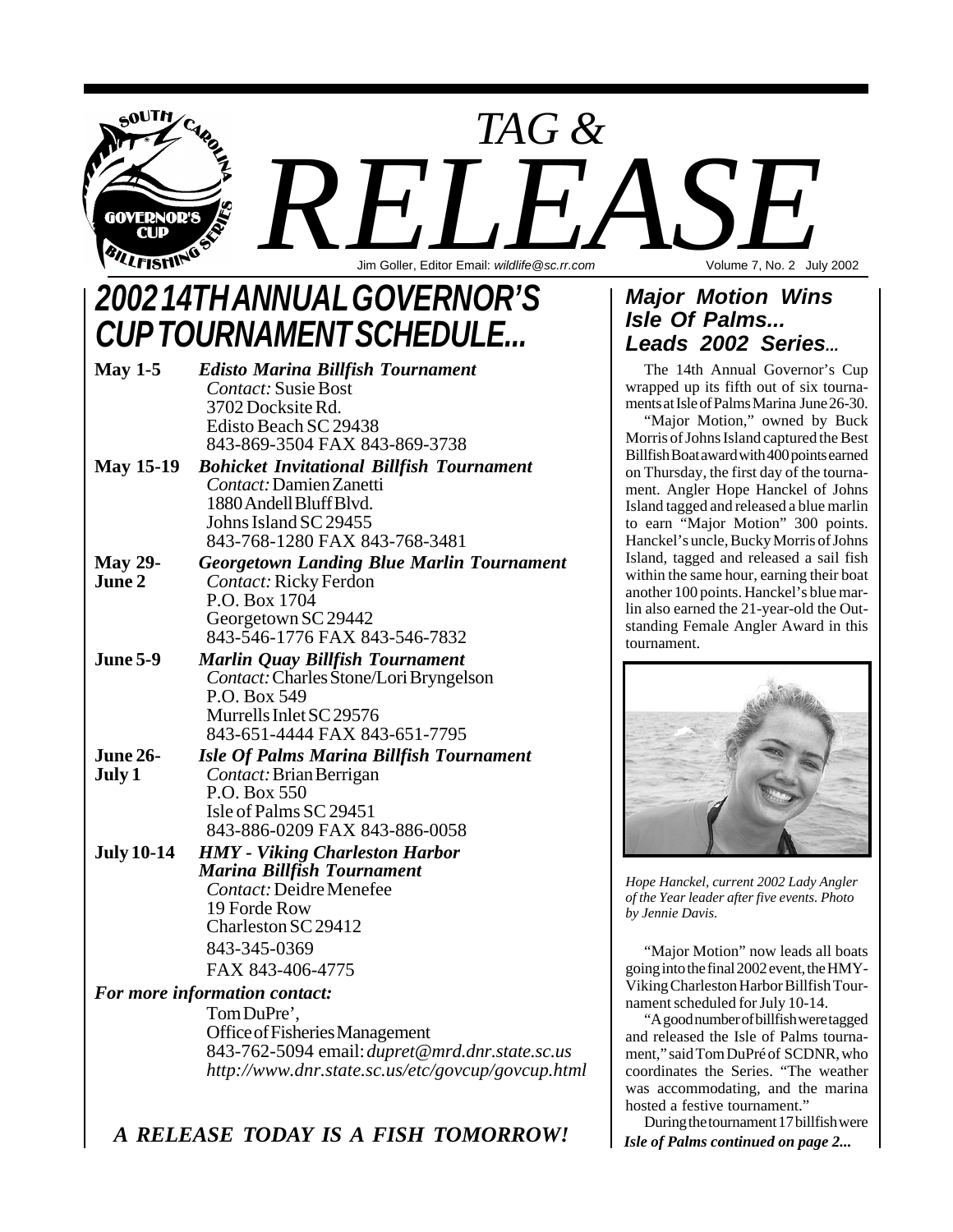#### *Continued from page 1...*

tagged and released, including six blue marlin, three white marlin and eight sailfish with 38 boats participating. Finishing second for tagging and releasing a blue marlin and a sailfish was "Juncanewt," owned by John Cagle of Sullivans Island. The blue marlin's angler was 13-year-old Newt Cagle of Sullivans Island, who also won the youth angler award for his marlin. The sailfish angler was Anthony Prizzi of Mount Royal, New Jersey. The blue marlin was tagged on Thursday, June 27, and the sailfish on Saturday, June 29.

"Rookie IV," owned by Eddie Buck of Charleston came in third when Eddie Buck, Jr., also of Charleston, tagged and released a blue marlin on Thursday, June 27. "Rookie IV" was the first boat in the tournament to tag a blue marlin, earning third place.

A 46.8-pound wahoo caught aboard "Sportin' Life," earned owner and angler Manly Eubank of Charleston the Biggest Wahoo Award. The Biggest Tuna Award went to Craig Nimmons for a 95.6-pound yellowfin aboard "Lazy Daze," owned by Alex Ebert of Atlanta, Georgia. Angler Thomas Anderson of Charleston caught a 36.9-pound dolphin aboard "Hot Shot," owned by Dick Vance and Eric Burn,both of Charleston, to earn the Biggest Dolphin Award.

The last tournament in the 2002 Series will be held July 10-14 at Charleston Harbor Marina. For more information, contact Deidre Menefee at (843) 354- 0369.

### *CINDERELLA By Charlie Boykin...*

The 2001 Carolina's Shootout held in the beautiful, historic city of Georgetown and hosted by Georgetown Landing Marina on April 18-20, is history. As most know, Georgia, participating for only the second time, took the Cup by successfully tagging and releasing a Blue Marlin on the second and final fishing day. What went wrong for the South Carolina team? What went right for the Georgia team? This is how the event played out.

By Thursday afternoon just about all the participants were in their slips. Charters, fishing that day, were bringing in nice yellowfin tuna caught just north of the hole. Georgia's "Rockin' Robin"

owner by Eddie Perry and accompanied by veteran fishermen Tommy Williams, blew her transmission about 12 miles from the Georgetown sea buoy and had to limp in. Replacement parts were on the way but for all practical purposes "Rockin' Robin" was out of the event.

With no alternate, it looked like Georgia would only be fishing with 4 boats. Despite this turn of bad luck, the spirits of the Georgia team were high as they consistently proclaimed that they did not need 5 boats to "kick our butts."

The captain's meeting was held Thursday afternoon with the usual questions regarding the rules and use of the camera. Cameras were used for the first time this year to document the tag and release in lieu of observers.

As always seems to be the case, outof-state fishermen seem surprised when they are told that they need a saltwater fishing license and there was subsequently a mad rush to order the license over the phone. The temperatures had been in the 80's all week and seas had been calm ... predicted conditions for Friday were looking good with winds 15- 20 knots out of the southwest and seas running 3-5ft.

This year's Shootout had some interesting match ups. North Carolina's "Honey Hush" was fishing in the event for the 4th time. The "Honey Hush", owned by Bob Warren, one of the founding members of the NC Governor's Cup, had been part of the 1992 and 1993 team when the Tarheels dominated this event. Manly Eubank's "Sportin' Life" of the Palmetto State was making its latest appearance. Manly's earlier "Sportin' Life" had been part of the 1995 team when SC won its first event.

As predicted, Friday was beautiful, but Georgia's bad luck continued. The "Evans B" had damage to her tower and the crew was unable to fix it.

They were now out of the race, leaving Georgia with only 3 boats. Fishing was slow on Friday and no billfish were caught. A total of 7 dolphin and 3 tuna were weighed-in, the most notable a 99.3 lb yellowfin caught on the "Anticipation" fishing for North Carolina. South Carolina's only contribution was a small tuna and dolphin caught by the "Home Run"

and "Bulldog." With no billfish being caught, technically, North Carolina was in the lead based on the weight of their fun fish.

Saturday was less than perfect. Seas were running about 6' with an occasional 10'. Ricky Toone, fishing on Georgia's "Buckaroo," said "it was like flying from one wave to the next, waves were breaking over the cockpit...we were knee deep in water at our stern when we realized our bucket was blocking the drain." Fishing was spotty.

Mike Glaesner, captain of the "Sportin Life" had information that the fish were being caught off Charleston, so it was his intent to go south, but the seas were just too rough and he ended up at the Georgetown Hole. Georgia's "Lonesome Dove," captained by Hilton Head's Frank Boyd, took a different tack and fished shallow in about 200'. At about 9:42 am it payed off and they were hooked up to their first blue which they successfully tagged and released. They hooked up on a second fish around 2:30 but lost it. "Anticipation", fishing for North Carolina, successfully tagged and released a sailfish.

And so the story goes. Georgia, fishing with only 3 boats, took the Shootout. North Carolina finished second and South Carolina third (note: I prefer third to "dead last"). As Mike Glaesner summed it up; "It was pot luck fishing, there were so few fish out there you had to be in the right place and we just weren't there." Despite the outcome, everyone had a great time. As always, Ricky Ferdon and his staff at Georgetown Landing Marina did a great job. Plus...there's always a next time.

*Charlie Boykin*

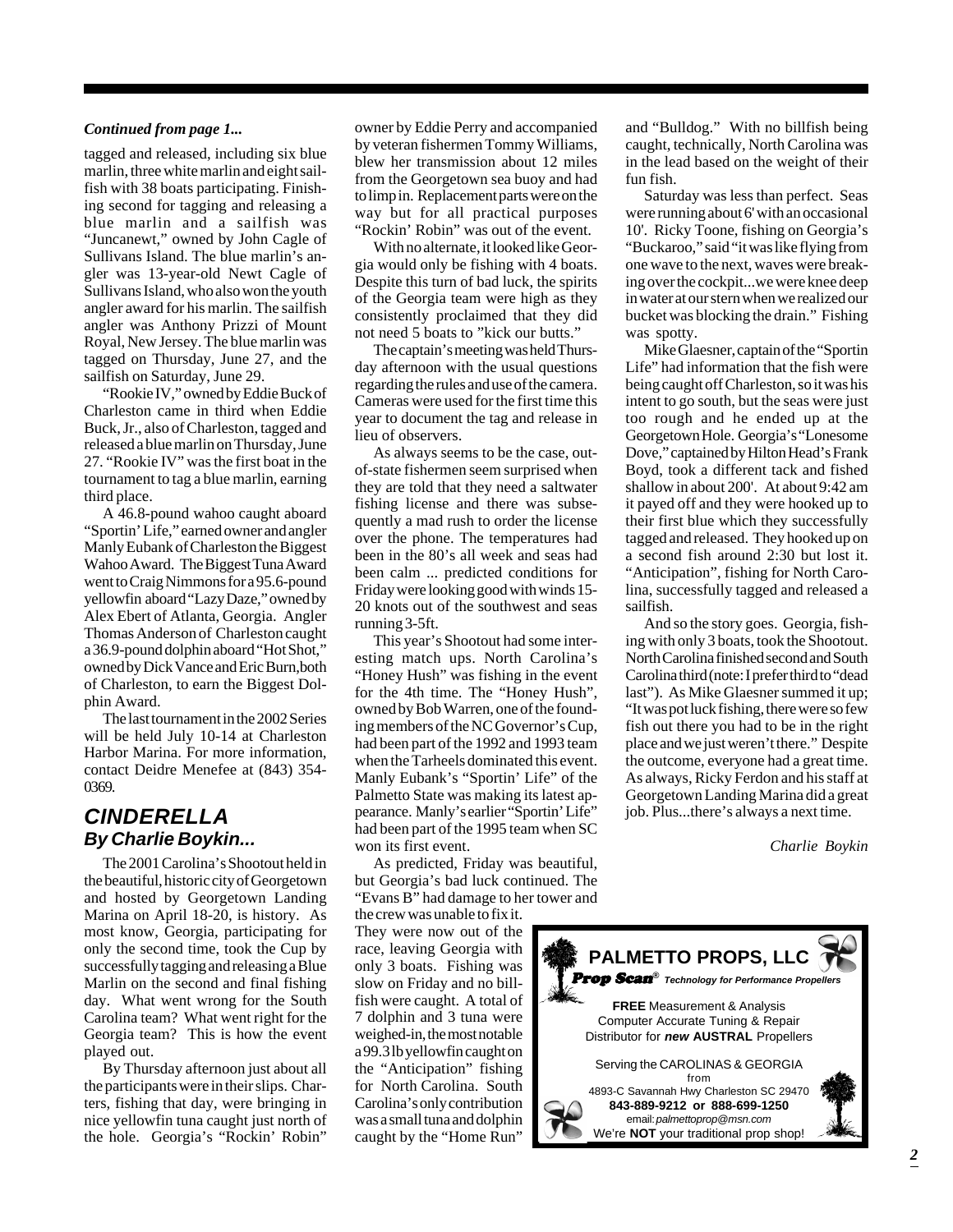## *2002 SC GOVERNOR'S CUP BILLFISHING SERIES LEADER BOARD (Results through Isle of Palms...)*

| <b>TOP TEN BOATS</b>    | <b>TOTA</b> |
|-------------------------|-------------|
| <i>MAJORMOTION</i>      | 1075        |
| <b>GRAND SLAM</b>       | 675         |
| <i>OVERSPRAY</i>        | 561         |
| MISTRESS                | 500         |
| <i>ROOKIEIV</i>         | 500         |
| <b>COMPROMISEIV</b>     | 475         |
| <i><b>JUNCANEWT</b></i> | 425         |
| BIG KAHUNA              | 400         |
| <i>POINTRUNNER</i>      | 400         |
| DRAGONLADYIII           | 350         |
|                         |             |

#### **TOP BOAT**

| POINTS: | 1075                            |
|---------|---------------------------------|
| BOAT:   | <b>MAJOR MOTION</b>             |
| OWNER:  | <b>BUCK MORRIS</b>              |
|         | <b>CAPTAIN: WESLEY MORRISJR</b> |

#### **LARGEST BILLFISH**

| WEIGHT: | 361.2                   |
|---------|-------------------------|
| BOAT:   | OVERSPRAY               |
| OWNER:  | <b>FOSTER MCKISSICK</b> |

#### **BILLFISH CONSERVATIONIST**

| POINTS:       | 1000                |
|---------------|---------------------|
| BOAT:         | <b>MAJOR MOTION</b> |
| <b>OWNER:</b> | <b>BUCK MORRIS</b>  |

### **BLUE WATER CONSERVATION**

| POINTS: | 750                  |
|---------|----------------------|
| BOAT:   | <i>PETREL IV</i>     |
| OWNER:  | <b>HARRY JOHNSON</b> |

#### **LADY ANGLER**

| FISH:<br>BOAT: | BLUE MARLIN T&R<br>MAJOR MOTION |
|----------------|---------------------------------|
| ANGLER:        | <b>HOPE HANCKEL</b>             |
| OWNER:         | <b>BUCK MORRIS</b>              |

| <b>TOTAL</b> | <b>YOUTHANGLER</b>   |                            |
|--------------|----------------------|----------------------------|
| 1075         | FISH:                | <b>BLUE MARLIN T&amp;R</b> |
| 675          | BOAT:                | <i><b>JUNCANEWT</b></i>    |
| 561.2        | <b>ANGLER:</b>       | NEWT CAGLE, 13             |
| 500          | <b>OWNER:</b>        | <b>JOHN CAGLE</b>          |
| 500          | <b>LARGEST WAHOO</b> |                            |
| 475          | WEIGHT: 109.21bs.    |                            |
| イウベ          |                      |                            |

#### BOAT: *RAINMAKER* ANGLER: CHRIS BECH OWNER: RODNEY PROX

#### **LARGEST TUNA**

| WEIGHT:           | $104.4$ lbs. |
|-------------------|--------------|
| <b>BOAT:</b>      | GRAND SLAM   |
| $\triangle NGIER$ | DAN EDENS    |
| OWNER:            | TOM EDENS    |

### **LARGEST DOLPHIN**

| WEIGHT: | 61.4 lbs.           |
|---------|---------------------|
| BOAT:   | <b>POINT RUNNER</b> |
| ANGLER: | <b>GREGLEE</b>      |
| OWNER:  | <b>DALE PROX</b>    |



## **INSURANCE CORNER... Liability Insurance…**

A question often asked by boaters regards liability coverage, "Who needs it and how much is enough?" Liability coverage is a crucial part of your insurance coverage. This is especially true for

charter boat people to stay in compliance with the 'Jones Act. If you have a fulltime captain and mate, both need liability coverage. Even if you utilize different mates from trip to trip, you still need full-time coverage for

both captain and mate.

How much is enough? Unfortunately, there are no set guidelines on how much liability coverage to carry. Whether to carry \$300,000 or \$1,000,000 is typically up to the individual boater. Many marine underwriters suggest a "personal umbrella." With \$1,000,000 coverage, you may need only \$300,000 in liability and your personal umbrella will, in most cases, pick up any excess coverage needed. A personal umbrella can result in substantial savings in premium costs.

If you have questions regarding liability coverage or would like to review your present yacht policy, please call Charles Riley in Charleston at 843-216- 8263 or Laddie Stover in Greenville at 864- 271-8080.

*The Stover Company*







614 Hobcaw Bluff Drive  $\bullet$  Mt. Pleasant SC 29464 (843) 216-8263 · Fax (843) 216-2669 email: tidesrise98@comcast.net http://www.thestovercompany.com

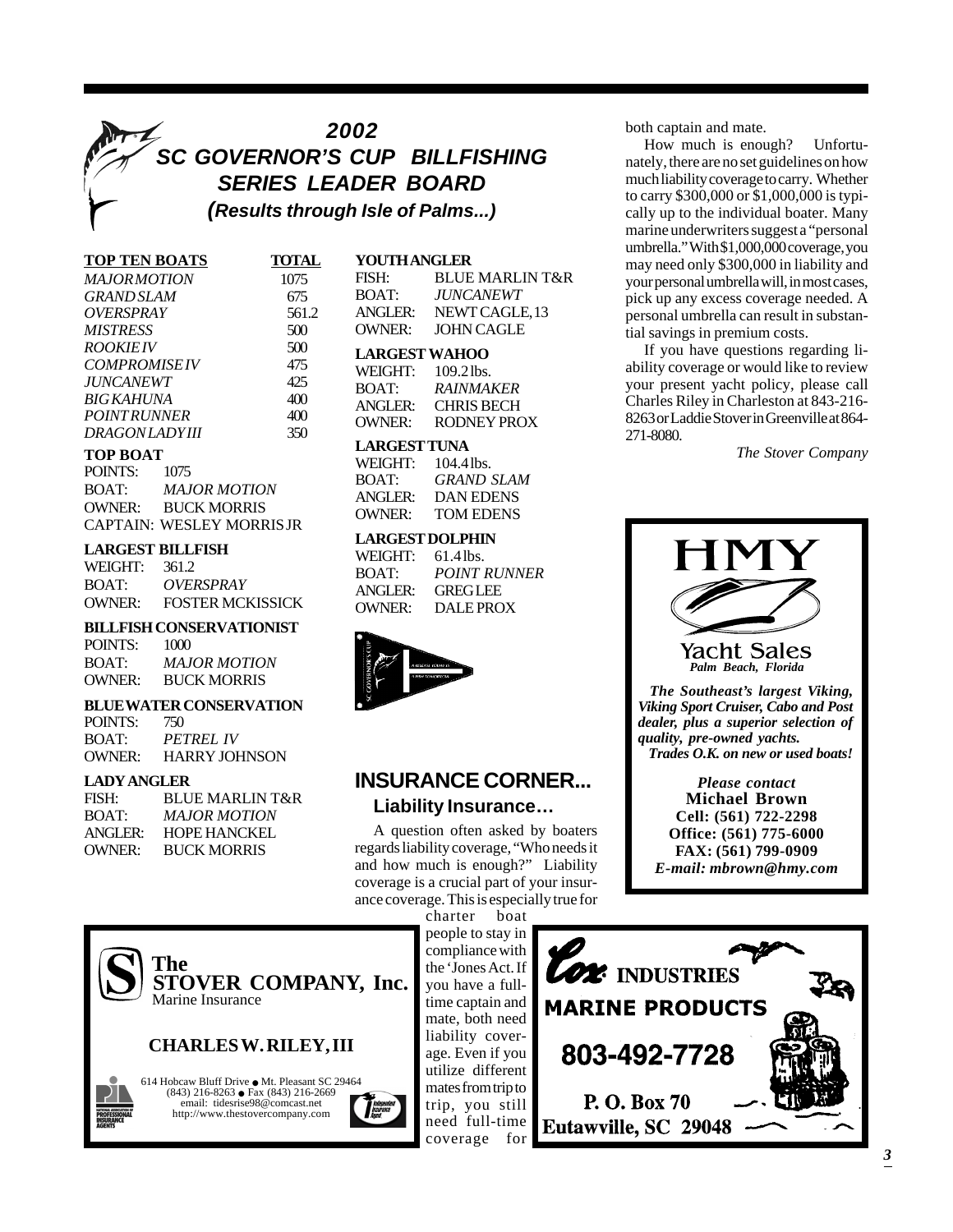

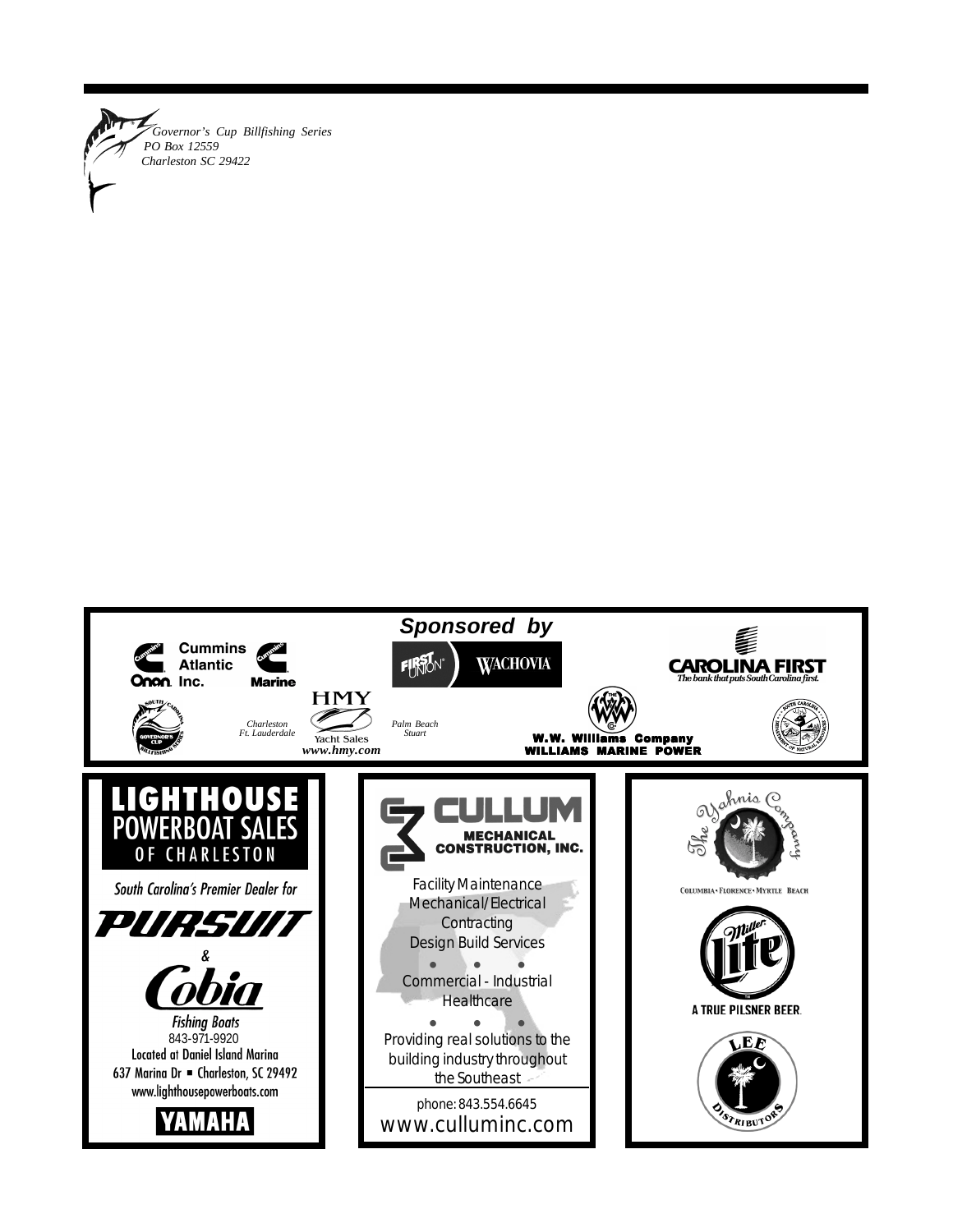

### *MISTRESS WINS EDISTO...*

The 14th Annual Governor's Cup Billfishing Series kicked off with the May 1-4 tournament at Edisto Beach. Three of the 29 boats registered to fish caught, tagged and released billfish. A total of three sailfish were tagged and released.

"Mistress," owned by Scott Boyd of Columbia, captured the Best Billfish Boat award. Angler Thomas S. Russell of Reston, Virginia tagged and released a sailfish to earn "Mistress" 100 points. Although three sailfish were caught during the tournament, Russell's fish was tagged and released at 8:25 a.m. on Friday of the tournament. Because it was the first sailfish to be tagged, it won "Mistress" the tournament.

Finishing second with 100 points for tagging and releasing a sailfish was "Compromise IV," owned by Bobby Hood of Charleston. The angler was Robert H. Hood Jr. of Mt. Pleasant, who tagged his fish at 9:54 a.m. on Friday.

"Summertime Blues," owned by Ron Wallschlager of Kiawah Island came in third in the tournament with 100 points. Angler Ken Kirby of Ormond Beach, Fla., tagged and released a sailfish at 10:25 a.m. on Friday. Kirby's fish was the last one to be tagged and gain points during the tournament.

A 60.7-pound wahoo caught aboard "Rascal," owned by Norman Pulliam of Spartanburg, earned angler John Coker of Columbia the Biggest Wahoo Award. The Biggest Tuna Award went to Michael Larrow, Jr. of Ridgeland, who reeled in a 74.2-pound yellowfin tuna aboard "Micabe," owned by Mike Larrow, also of Ridgeland. The Biggest Dolphin Award went to angler Jennifer Stipp of Charleston caught a 45.8-pound dolphin aboard "Popeye II," owned by Peter Stipp of Greenville.

Edisto's Outstanding Female Angler Award went to Eugenie Barrow of Savannah, Ga., who caught a 47.7-pound yellowfin tuna aboard "Legal Holiday," owned by Fred Bergen, also of Savannah. The Outstanding Youth Angler Award went to 10-year-old Thomas Plumb of Orangeburg, who caught a 37.6-pound dolphin aboard "Gamecock," owned by Fisher Walter of Edisto Beach. The tournament's Conservation Award went to "Micabe," which tagged and released two dolphin, one on Friday and one on Saturday.

Edisto's Hard Luck Award went to "Compromise IV," which had a sailfish at the transom and was preparing to tag it when it got off the hook. "They would have won the tournament if they had tagged this sailfish because it would have been the first one tagged in the tournament," DuPre' said. "They did get a prize - a mop and a can of beans."

### *MAJOR MOTION TAKES BOHICKET...*

The 2002 Governor's Cup wrapped up its second of six tournaments, the Bohicket Invitational, May 16-18.

"Major Motion" captured the Best Billfish Boat award in the Bohicket tournament. Owner Buck Morris of Charleston and his grandson, Milo Hanckel, also of Charleston, each tagged and released a blue marlin on Friday, earning "Major Motion" 600 points for the win. A total of seven billfish were tagged and released including three blue marlin, three white marlin and one sailfish. All but four of the 34 boats that participated in the tourna-



*Major Motion tags another...*

ment fished two out of the three days.

Finishing in second place with 300 points for tagging and releasing a blue marlin on Friday was "Big Kahuna," owned by Rhett Spencer of Florence. The angler was Chris Duffee, also of Florence. "Legal Holiday" placed third in the tournament when owner Fred Bergen of Savannah, Ga., tagged and released a white marlin for 150 points.

A 49.7-pound wahoo caught aboard "My Time Out," owned by Frank Gibson of Beaufort, earned angler Tom Redding of Charleston the Biggest Wahoo Award. The Biggest Tuna Award went to Jack Cantey of Columbia who reeled in an 87.8-pound yellowfin tuna aboard "Mistress," owned by Scott Boyd of Columbia. Angler Mack McIntosh of Charleston captured the Biggest Dolphin Award with a 43.5-pound dolphin caught aboard "Palmetto Pride," owned by Anthony McAlister of Mt. Pleasant.

The Outstanding Female Angler Award went to Keegan Kennedy of Charleston who caught a 45-pound yellowfin tuna aboard "Sea Trace," owned by A.J. Kennedy of Hollywood. The Outstanding Youth Angler Award went to Austin Wyatt of New Market, Tenn., who caught a 16.5-pound dolphin on "Marlin Luhr," owned by Gary Wyatt, also of New Market.